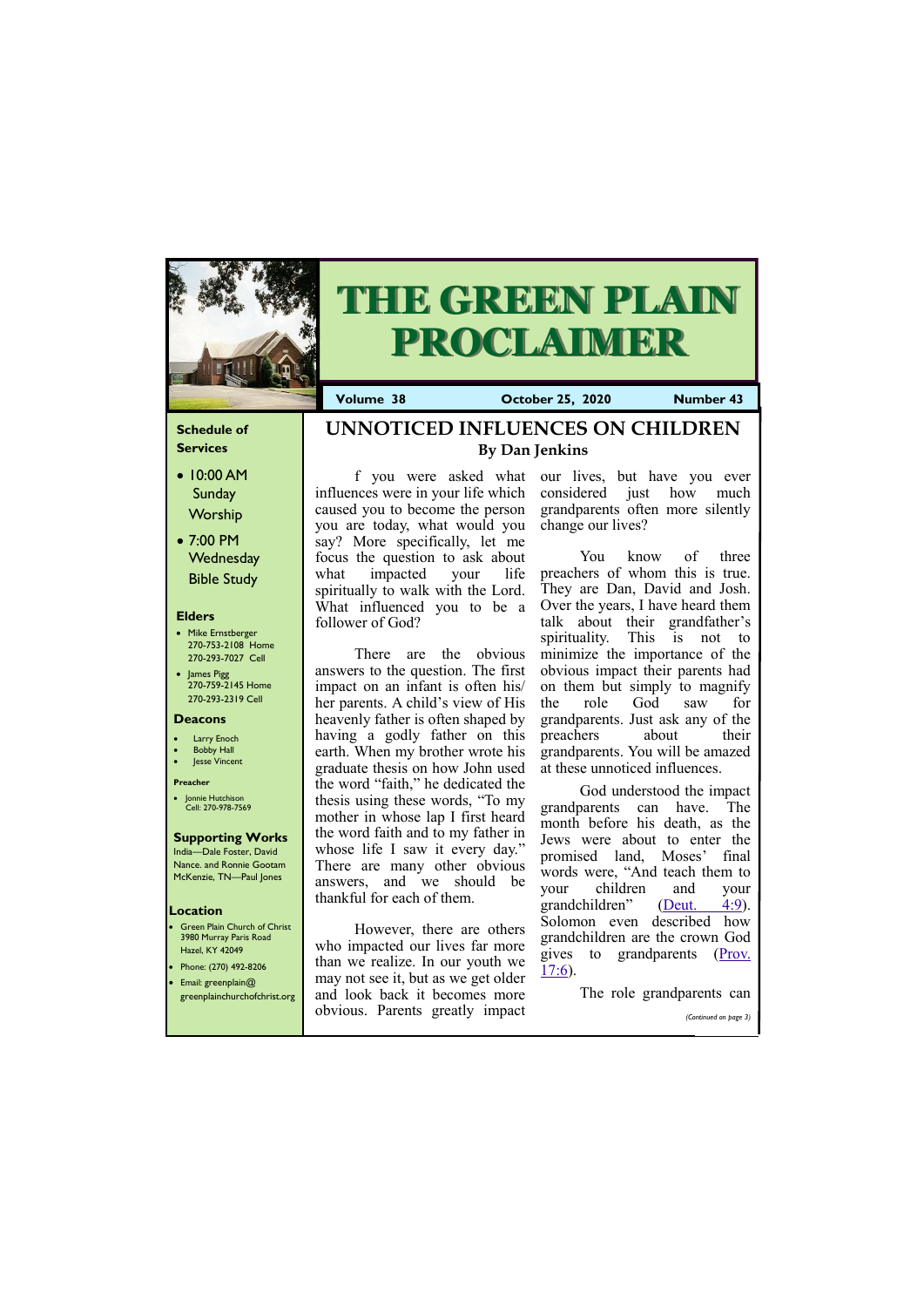## NEWS AND NOTES

*REMEMBER IN PRAYER: Green Plain members*: Remember Faye Travis, Peggy Jarvis, Rex Enoch, Mary Crutchfield, Joanne Barnes, Maxine Pool, Hayes and Marjorie Grady, Jim Fielder, Griselda Adams, Larry Enoch, Carolyn Byars and Mary Lowrie.

**Family and Friends:** Helen Tidwell, Jenne Pool, Teresa Tacker, Betty Pond, Bryan White, Meredith Enoch, Kenneth Mizell, , Janice Canter, Dale Foster, Andrea Phillips, Donald and Dorothy Cook, Sandra Cook Downs, Kevin Smith, Walter Lee Steely, Carol Pigg and Lucetria Hutchison.

> *Last Week:* Who said, "To whom shall we go? You have the words of eternal life"?

- **WORSHIP AND BIBLE STUDY:** We will continue meeting each Sunday morning at 10:00 am for worship and on Wednesday at 7:00 pm for Bible study. All other services are cancelled until further notice.
- **PANTRY ITEMS October 2020: 4—Canned Tomatoes 11—Spaghetti Sauce; 18— Canned Peas; 25—Tuna.** Please bring any additional items you wish for the "blessing box" which is located next to the breezeway on the north side of the building.
- **See our Facebook page** for announcements, updates and articles. Access to past editions of this bulletin are available on our website at http://greenplainchurchofchrist.org.
- **Mission Work:** Please continue to pray for the preachers this congregation is supporting in India and for Ronnie Gootan, David Nance, Mike Kiser, Arnold Gerson and Paul Jones in their respective works.
- **October 2020 Anniversaries:** 21-Chad & Vickie Canter. **Birthdays:** 8—Jim Fielder; 18—Perry Jarvis; 29—Bobby Hall; If we have left anyone out please let us know.
- **We offer FREE BIBLE CORRECPONDENCE COURSES through the mail. Enroll on our website or send your name and return mailing address to the address on the first page of this bulletin. You may also call 270-978-7569 or you may email us at greenplain@greenplainchurchofchrist.org.**
- *"The fear of the Lord is the beginning of knowledge, But fools despise wisdom and instruction" (Proverbs 1:4). "For the Lord gives wisdom; From His mouth come knowledge and understanding" (Proverbs 2:6).*

#### **Page 2**

**ONLINE SPIRITUAL RESOURCES Gospel Broadcasting Network https://gbntv.org/**

**World Video Bible School https://store.wvbs.org/wvbs-splashpage.html**

> **A Bible Answer https://abibleanswertv.org/**

> > **Good News Today http://gnttv.org/**

**In Search of the Lord's Way http://searchtv.org/**



**This Week: Whom did Jesus call "hypocrites" in Matthew 15:7?**

*Answer:* Peter (John 6:68).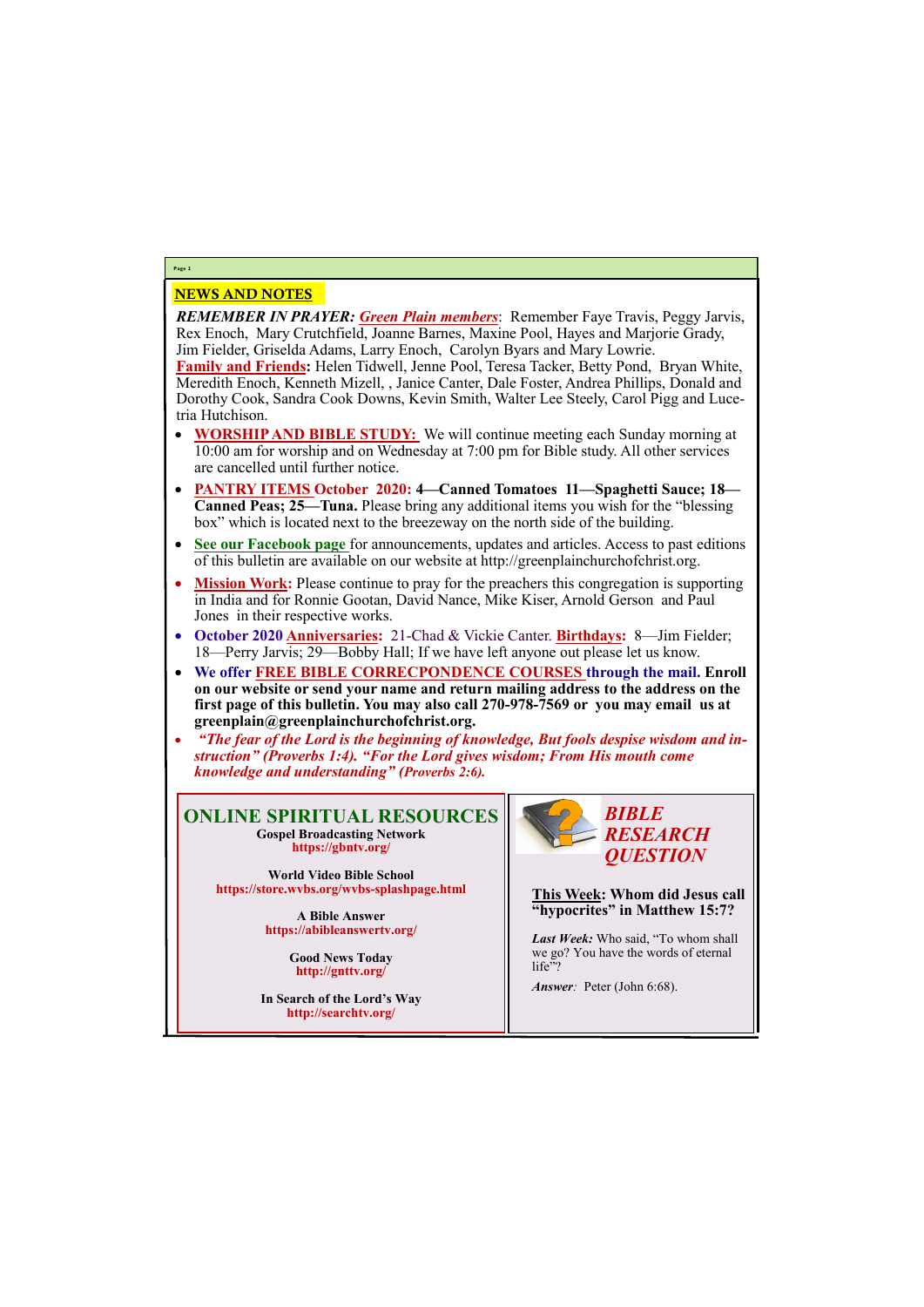**Page 3**

play is vividly seen in the life of Timothy. As a youth, likely still in his teens, Timothy was respected by those who knew him, not only in his hometown but in a city over 30 miles away. How did that come about? Hear Paul talk about the origin of Timothy's faith. His genuine faith "…dwelt first in his grandmother, Lois"  $(2 \text{ Tim. } 1:5)$ . We may have seen Timothy as being godly like his mother, but God saw it differently. He saw where that same faith first was found.

Not all are grandparents, but let me urge every grandparent who reads these words to fulfil the role God has for you. Your impact on children does not end when your children are grown. There is another place God has for you. It may be unnoticed by many, but realize that in some areas you can have a greater influence on them than their own parents!

> *-Palm Beach Lakes church of Christ, Palm Beach Gardens, FL*

*(Continued from page 1)*

# **THE FURUTE OF OUR NATION** *By Jonnie Hutchison*

Both sides of the political spectrum are touting this presidential election to be the most important in the history of our nation. According to the pundits, who is elected will determine whether our nation will retain the values it has held to since its beginning or be led in an entirely different direction. While we make no claim to know what the results of this election will be, there is something that we can know with absolute certainty that is stated in the words of Psalms 9:17, "The wicked shall be turned into hell, And all the nations that forget God." There are many ways in which our nation has already turned away from the principles upon which it was originally founded. Those original principles were based upon a belief in the existence and authority of the God of the Bible. Moving away from those founding principles moves this nation further from God. If we forget God by embracing wickedness our ultimate destruction is assured.

God has greatly blessed this nation since its beginning. This nation is a beacon of freedom in a world where freedom is often denied. Millions have left their own nations to come to America in order to enjoy

freedom from oppression and suffering. The United States of America is arguably the greatest and most powerful nation in the world. But so was the Roman Empire in its day. As great as it was the Roman Empire collapsed due to gross immorality, governmental corruption and infighting, social unrest, and a failure to respect the sanctity of life, among other things. Sound familiar? When will we learn that *"Righteousness exalts a nation, But sin is a reproach to any people"* (Proverbs 14:34)?

The future of this nation is, in a sense, in the hands of each one of us. We have the opportunity to choose elected officials that will either bring this nation closer to God or lead it further into wickedness. For one who loves God that choice is already made for he will cast his vote for righteousness. Let us pray that God's will be done, and that regardless of the outcome of any election, we will remain faithful to Him. *"Arise, O Lord, Do not let man prevail; Let the nations be judged in Your sight. Put them in fear, O Lord, That the nations may know themselves to be but men."* (Psalms 9:19-20)..

*"The only thing necessary for the triumph of evil is for good men to do nothing.."* 

**- Edmund Burke**